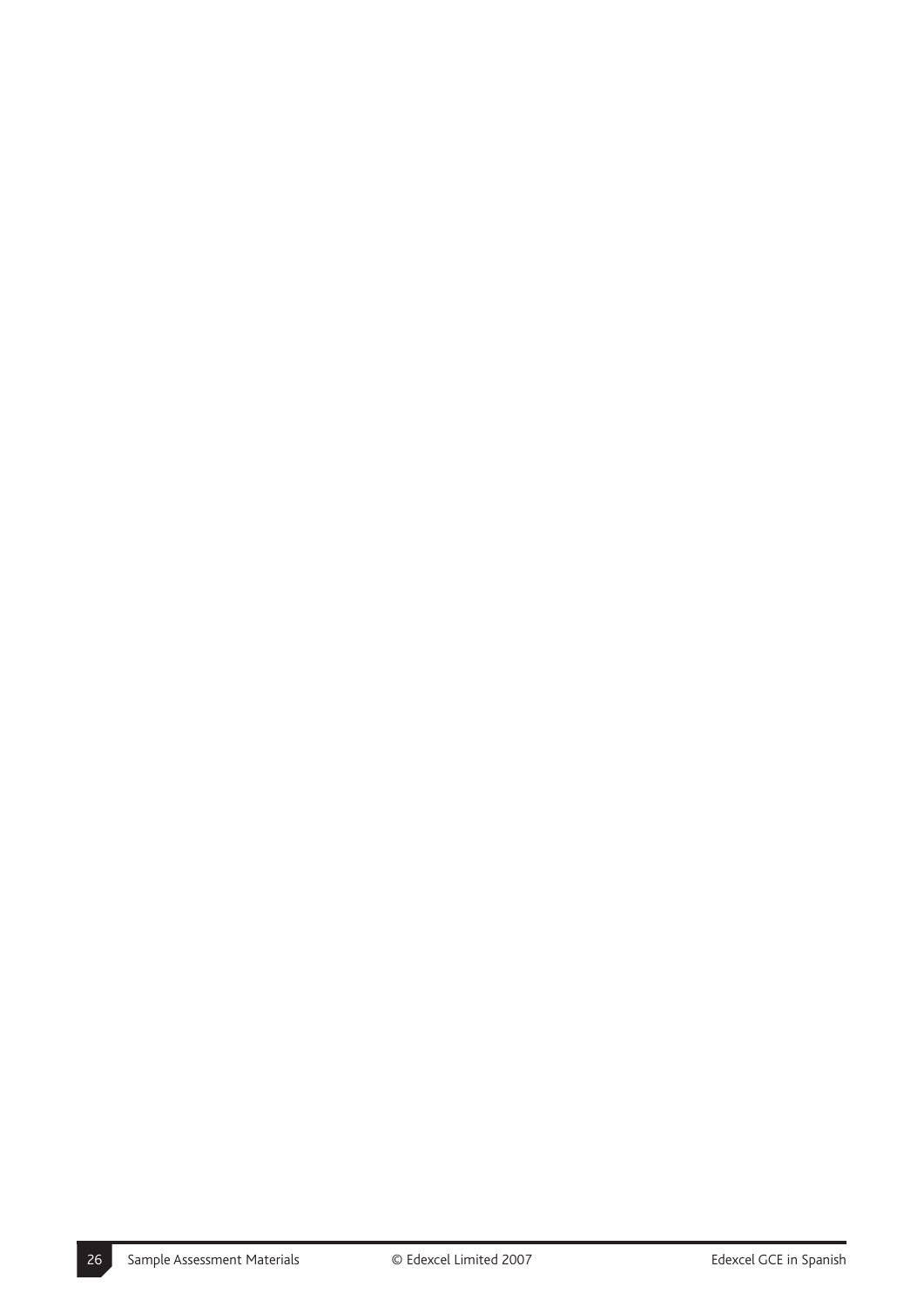- **"** You have 15 minutes preparation time.
- **"** Read the stimulus.
- **"** You will be asked 4 questions related to this stimulus.
- **"** You should also consider further discussion points on this general topic area.
- **"** You may make notes (maximum of one side of A4 paper) during the preparation time that you can refer to during the examination.
- **"** Do not make notes on the stimulus.
- **"** Dictionaries and other resources are not allowed.
- The examination will last 8–10 minutes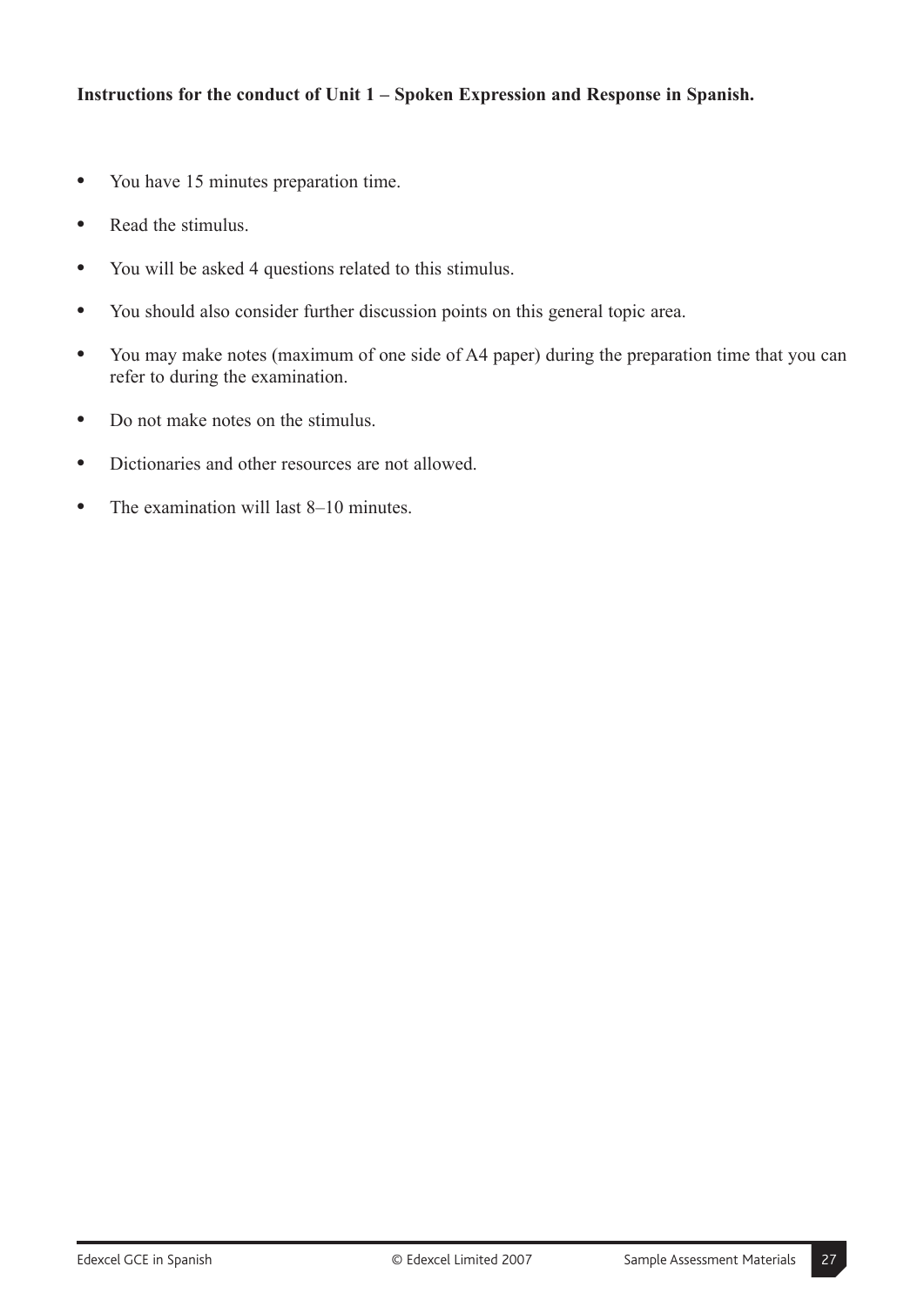# **TOPIC AREA: YOUTH CULTURE**

#### **SAMPLE STIMULUS 1 (Candidate version)**

#### **Los jóvenes y la felicidad**



Un estudio de los jóvenes españoles destaca que "los que solamente piensan en la fiesta, beben y consumen drogas están menos contentos que los jóvenes que saben compaginar la fiesta con el trabajo, y el estudio, y el deporte".

Sin embargo, "un joven que no tenga amigos y viva encerrado en su mundo, aunque no beba ni tome droga, tampoco es feliz. Por otra parte, factores como buenas relaciones en casa, buenos amigos y no tener necesidad de los *chats* en Internet para quedar con desconocidos, se correlacionan positivamente con la felicidad".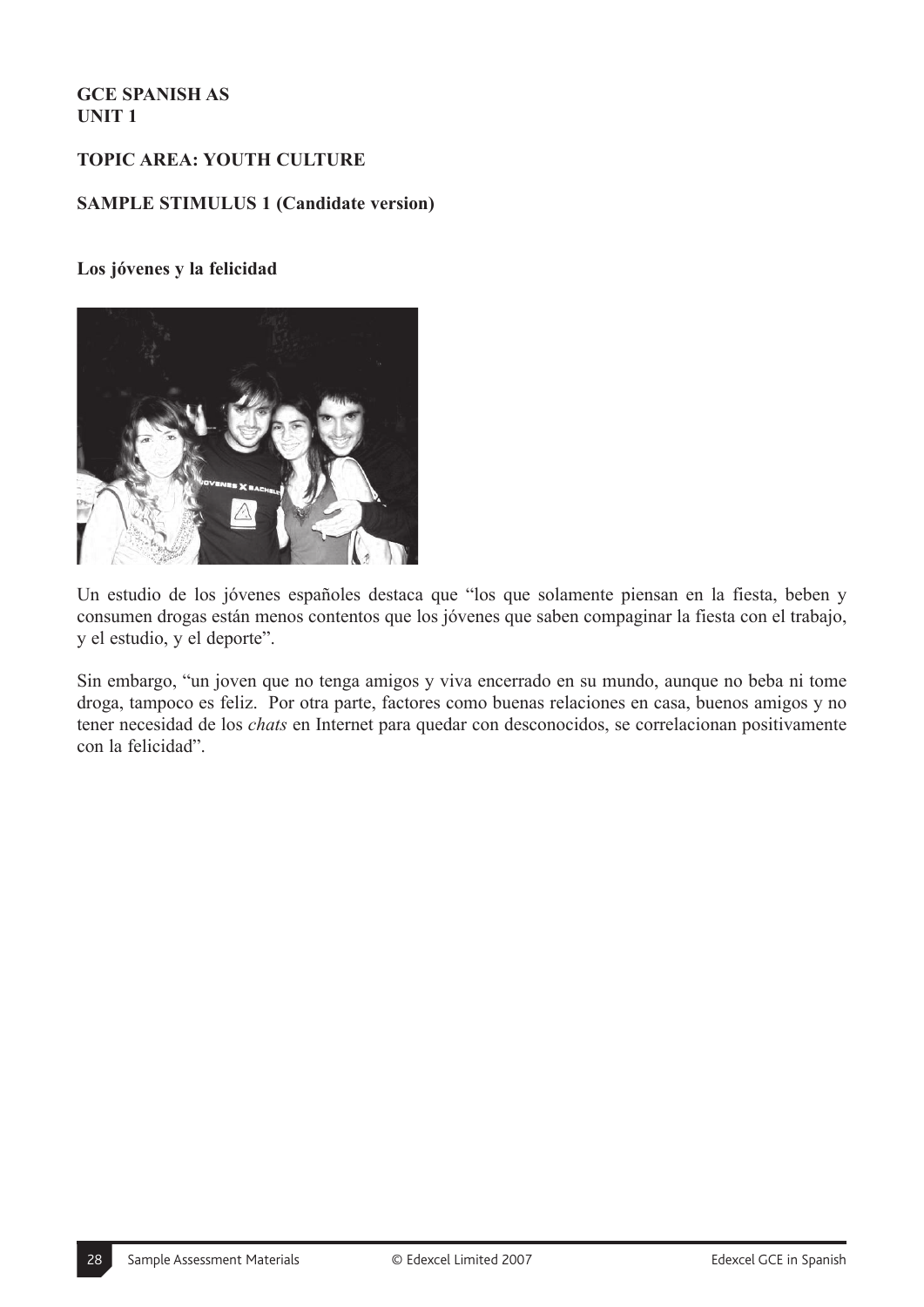- **"** You have 15 minutes preparation time.
- **"** Read the stimulus.
- **"** You will be asked 4 questions related to this stimulus.
- **"** You should also consider further discussion points on this general topic area.
- **"** You may make notes (maximum of one side of A4 paper) during the preparation time that you can refer to during the examination.
- **"** Do not make notes on the stimulus.
- **"** Dictionaries and other resources are not allowed.
- The examination will last 8–10 minutes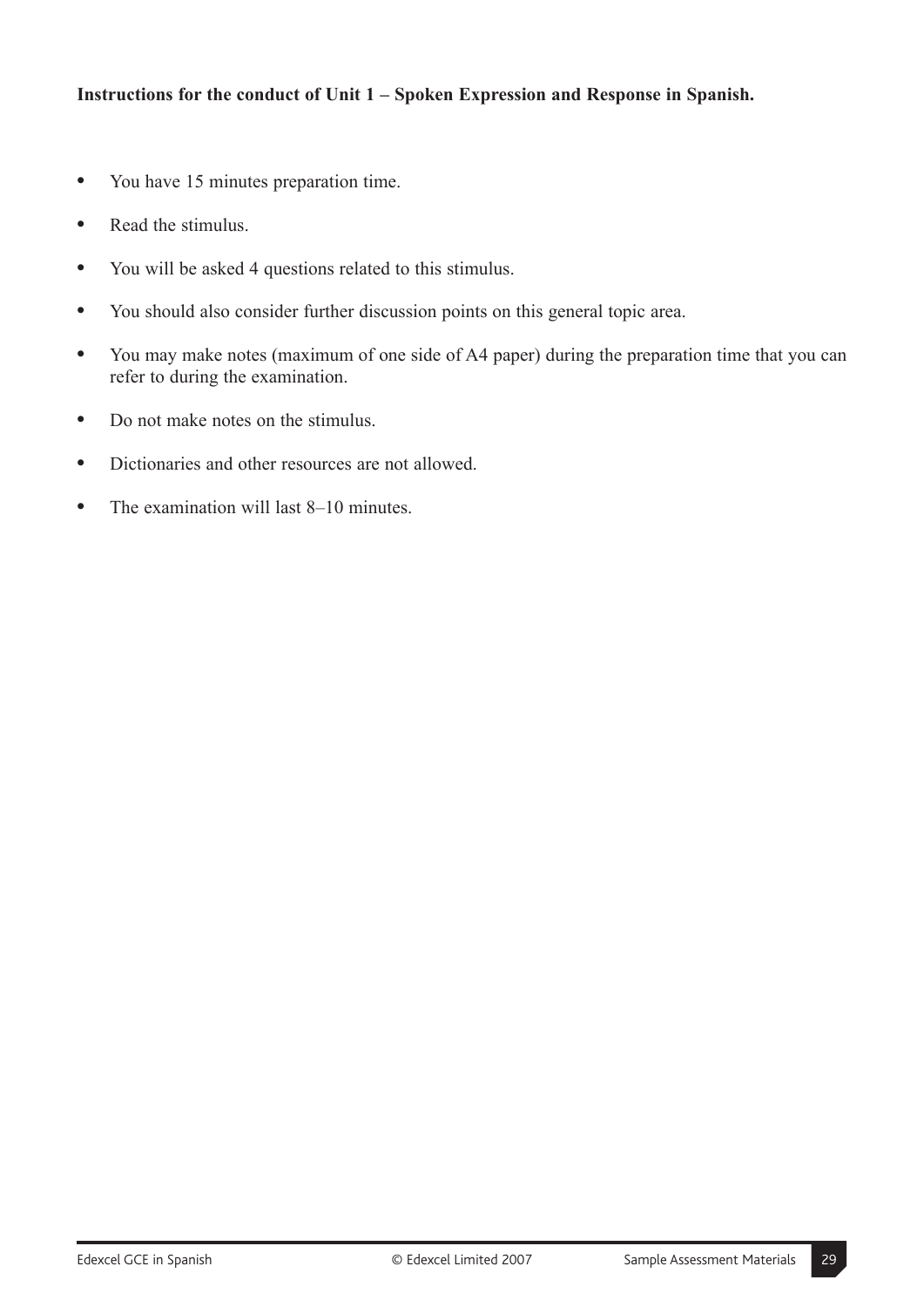# **TOPIC AREA: YOUTH CULTURE**

#### **SAMPLE STIMULUS 2 (Candidate version)**

#### **El lenguaje de los móviles**



Los jóvenes han creado un lenguaje propio para entenderse a través de las nuevas tecnologías. El 92% de los jóvenes de entre 14 y 24 años posee móvil y nueve de cada diez aseguran utilizar de manera habitual el servicio de mensajes.

Asistimos a una revolución social. Los mensajes cortos a móviles han cambiado las costumbres de los jóvenes. Aprovechar la fonética de los números y las letras es la regla número uno. Por ejemplo, resulta habitual que «porque» se escriba «xq», y «saludos» sería «salu2».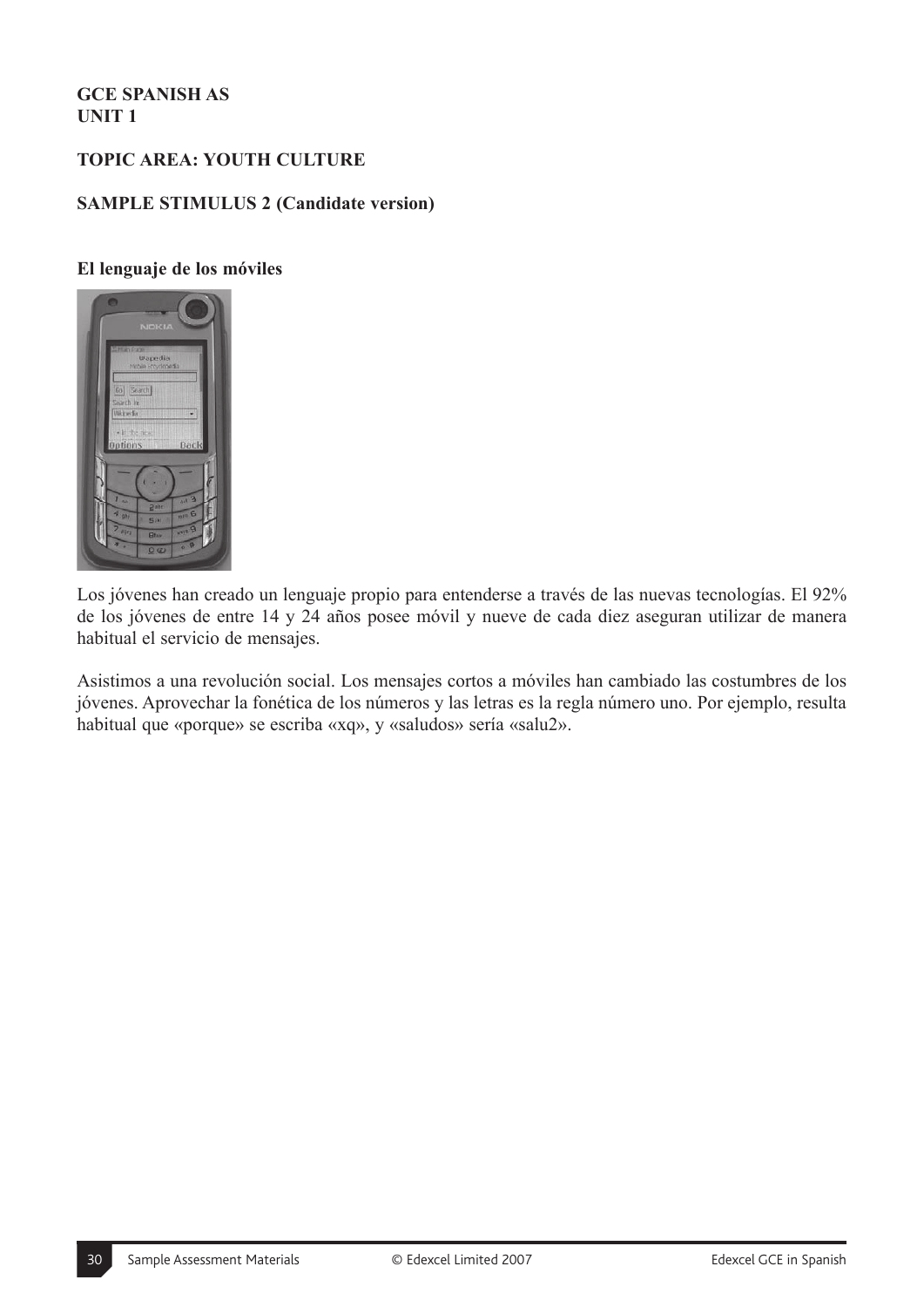- **"** You have 15 minutes preparation time.
- **"** Read the stimulus.
- **"** You will be asked 4 questions related to this stimulus.
- **"** You should also consider further discussion points on this general topic area.
- **"** You may make notes (maximum of one side of A4 paper) during the preparation time that you can refer to during the examination.
- **"** Do not make notes on the stimulus.
- **"** Dictionaries and other resources are not allowed.
- The examination will last 8–10 minutes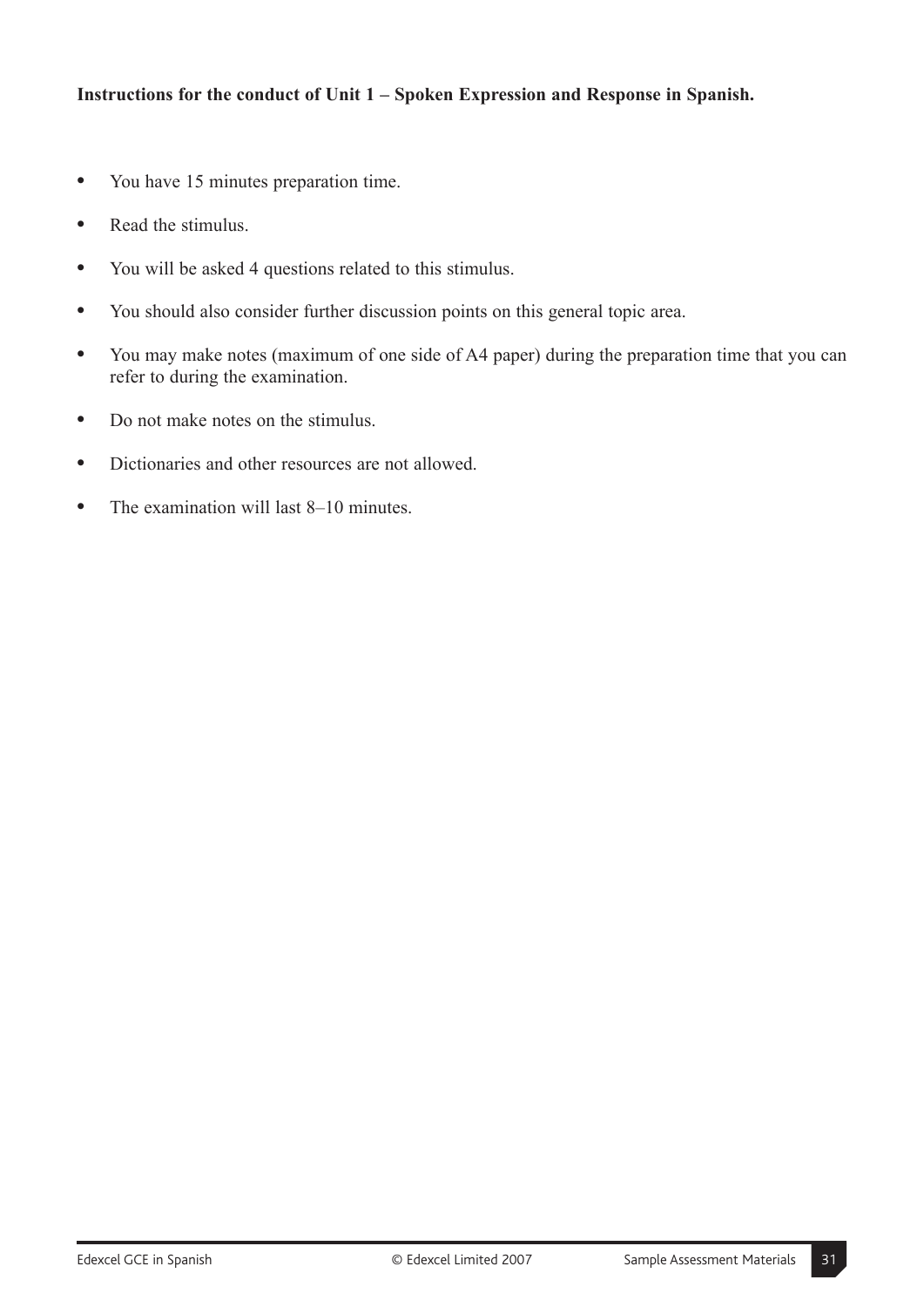# **TOPIC AREA: LIFESTYLE, HEALTH AND FITNESS**

#### **SAMPLE STIMULUS 1 (Candidate version)**

#### **El ejercicio físico**



Practicar ejercicio físico de forma habitual es muy beneficioso para nuestro cuerpo y para nuestra mente.

Se ha demostrado su importancia para el control del peso y la disminución del riesgo de enfermedad coronaria. Además, puede tener una influencia favorable en enfermedades como la diabetes, alcoholismo, tabaquismo, y enfermedades mentales como la depresión.

Lo mejor es hacer 3 ó 4 horas semanales de ejercicio. Podemos elegir el que más nos guste o el que más se adapte a nuestras capacidades: natación, aeróbic, gimnasia, fútbol, andar a paso rápido...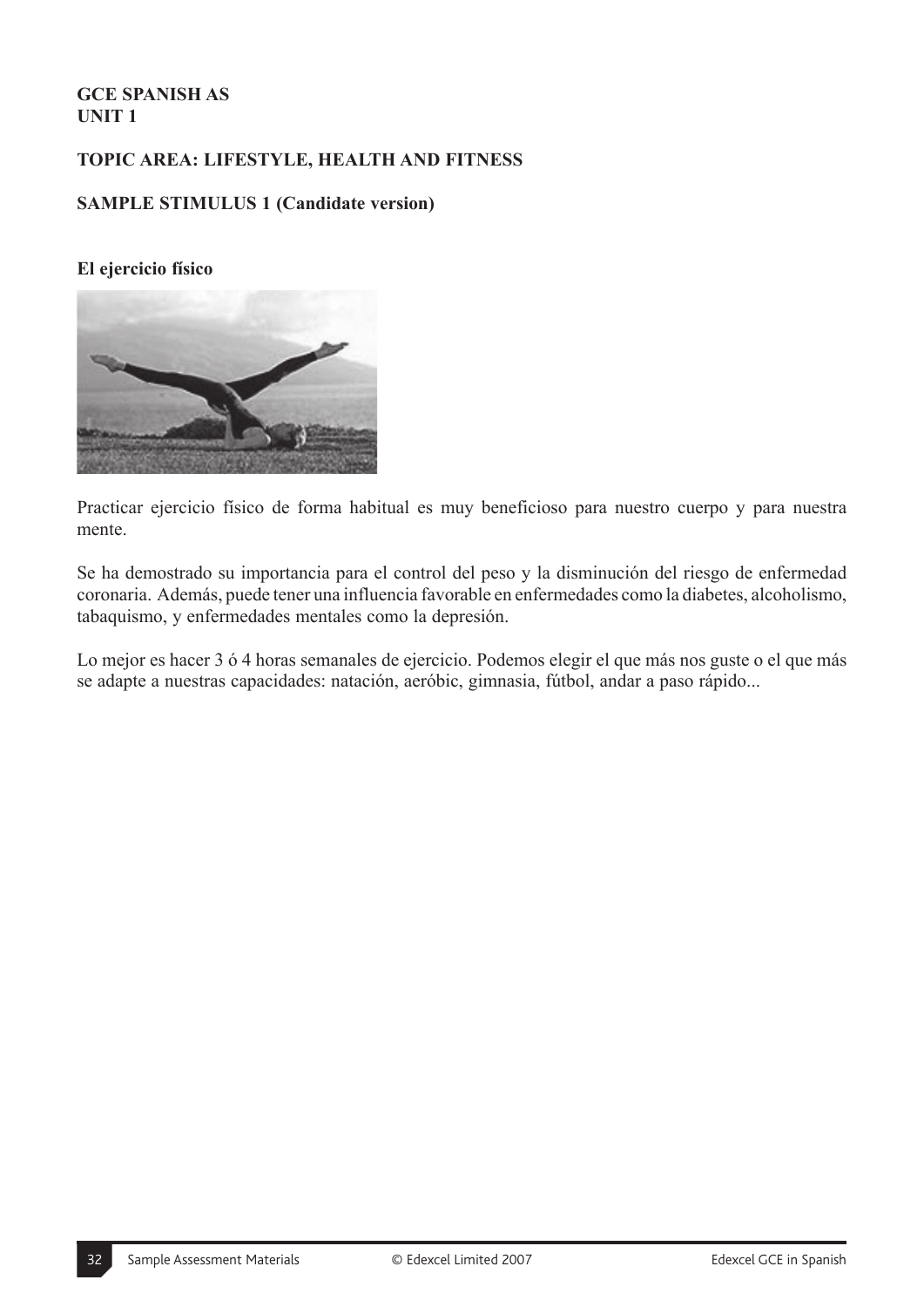- **"** You have 15 minutes preparation time.
- **"** Read the stimulus.
- **"** You will be asked 4 questions related to this stimulus.
- **"** You should also consider further discussion points on this general topic area.
- **"** You may make notes (maximum of one side of A4 paper) during the preparation time that you can refer to during the examination.
- **"** Do not make notes on the stimulus.
- **"** Dictionaries and other resources are not allowed.
- The examination will last 8–10 minutes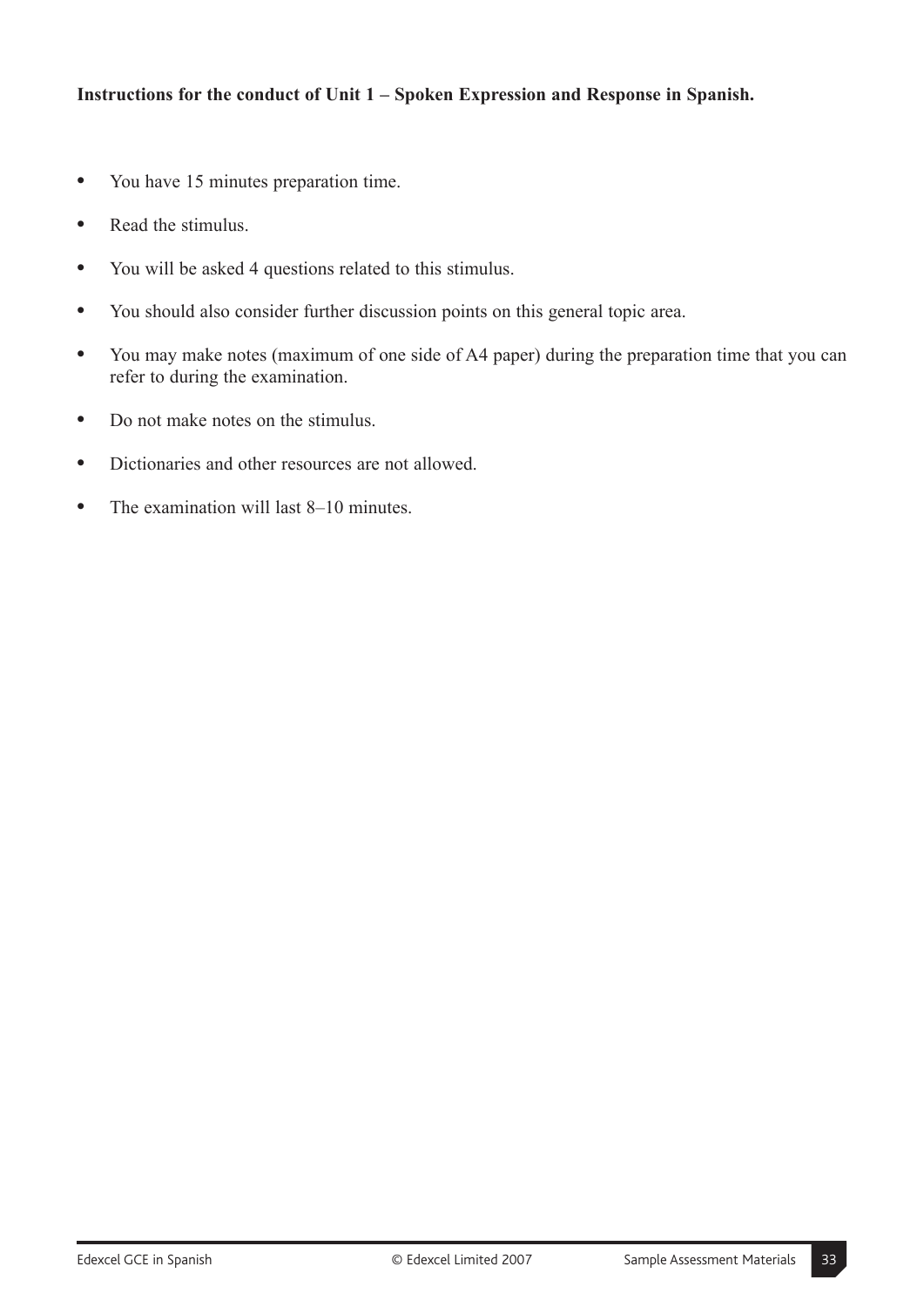# **TOPIC AREA: LIFESTYLE, HEALTH AND FITNESS**

#### **SAMPLE STIMULUS 2 (Candidate version)**

#### **La publicidad de la comida basura**



En España y otros países desarrollados, la publicidad de alimentos en televisión es dominada por los cereales azucarados para el desayuno, los refrescos y los productos de confitería.

Esta publicidad determina las preferencias de los niños, tanto respecto a los tipos de alimentos como respecto a las marcas concretas.

Un estudio encontró que cuantos más anuncios veían los niños en la televisión, más calorías ingerían. Éste es uno de los principales factores que ha triplicado la obesidad entre los niños ingleses de 15 años.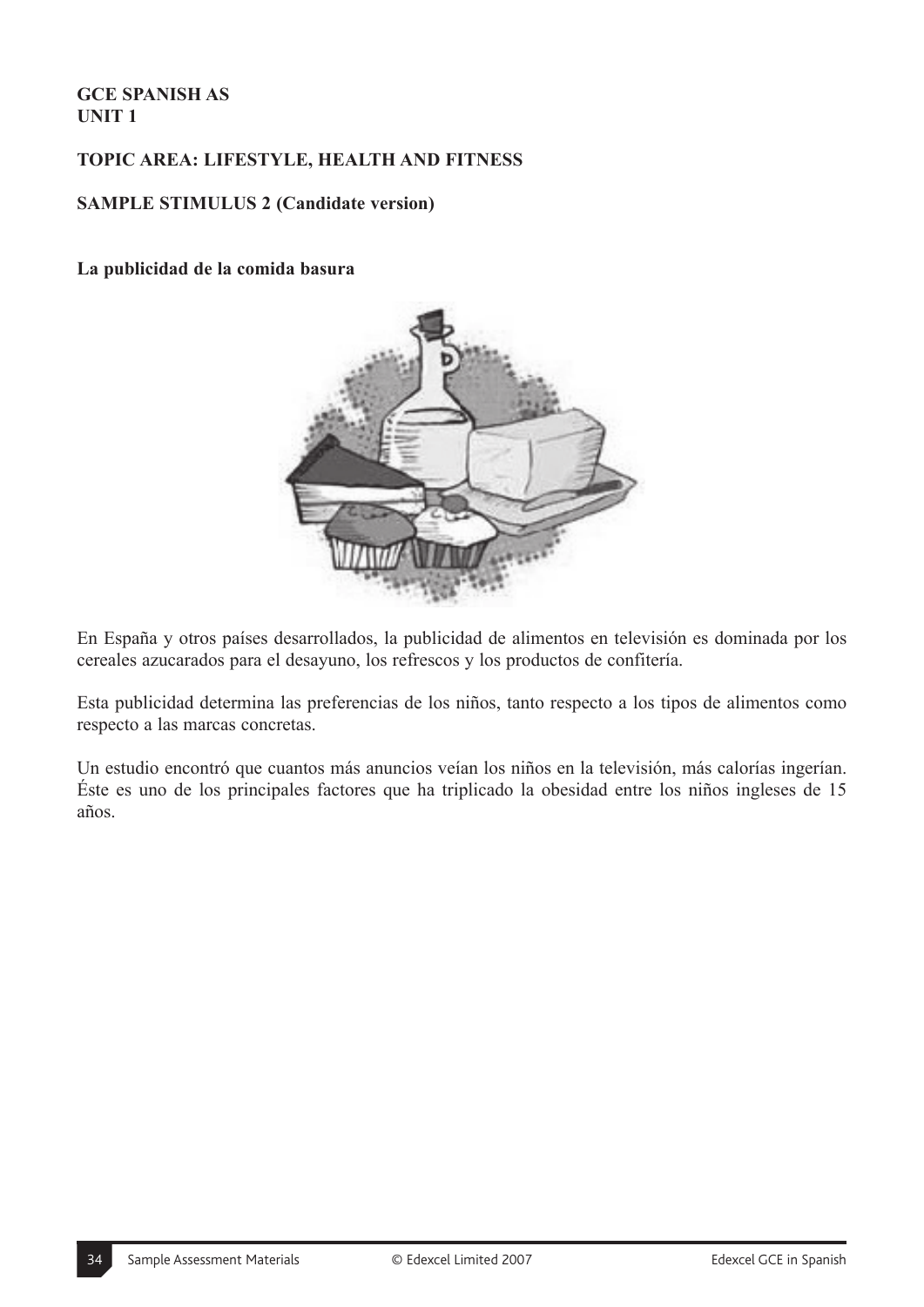- **"** You have 15 minutes preparation time.
- **"** Read the stimulus.
- **"** You will be asked 4 questions related to this stimulus.
- **"** You should also consider further discussion points on this general topic area.
- **"** You may make notes (maximum of one side of A4 paper) during the preparation time that you can refer to during the examination.
- **"** Do not make notes on the stimulus.
- **"** Dictionaries and other resources are not allowed.
- The examination will last 8–10 minutes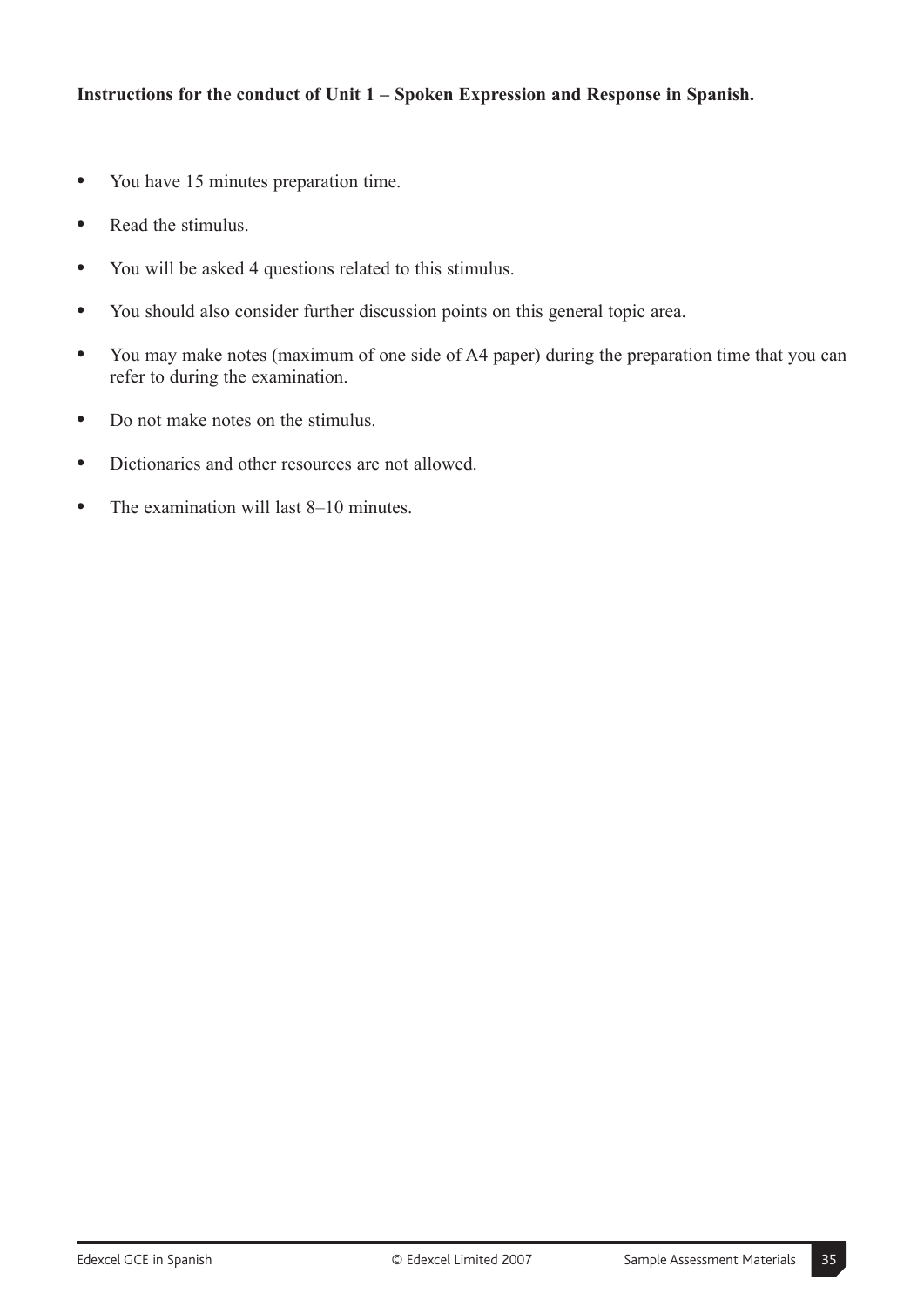# **TOPIC AREA: THE WORLD AROUND US**

#### **SAMPLE STIMULUS 1 (Candidate version)**

#### **La contaminación del tráfico en Madrid**



"La causa principal de la contaminación en Madrid es el tráfico", afirmó ayer un portavoz del Ministerio de Medio Ambiente, a la hora de analizar la contaminación ambiental que sufre la capital. "La contaminación del aire supera los niveles permitidos."

"El uso abusivo del vehículo privado en las ciudades es uno de los grandes problemas ambientales de España, y en Madrid aún más", asegura el portavoz. "Es imprescindible buscar soluciones dirigidas a apoyar el transporte público y el no motorizado, para devolver la ciudad a peatones y ciclistas."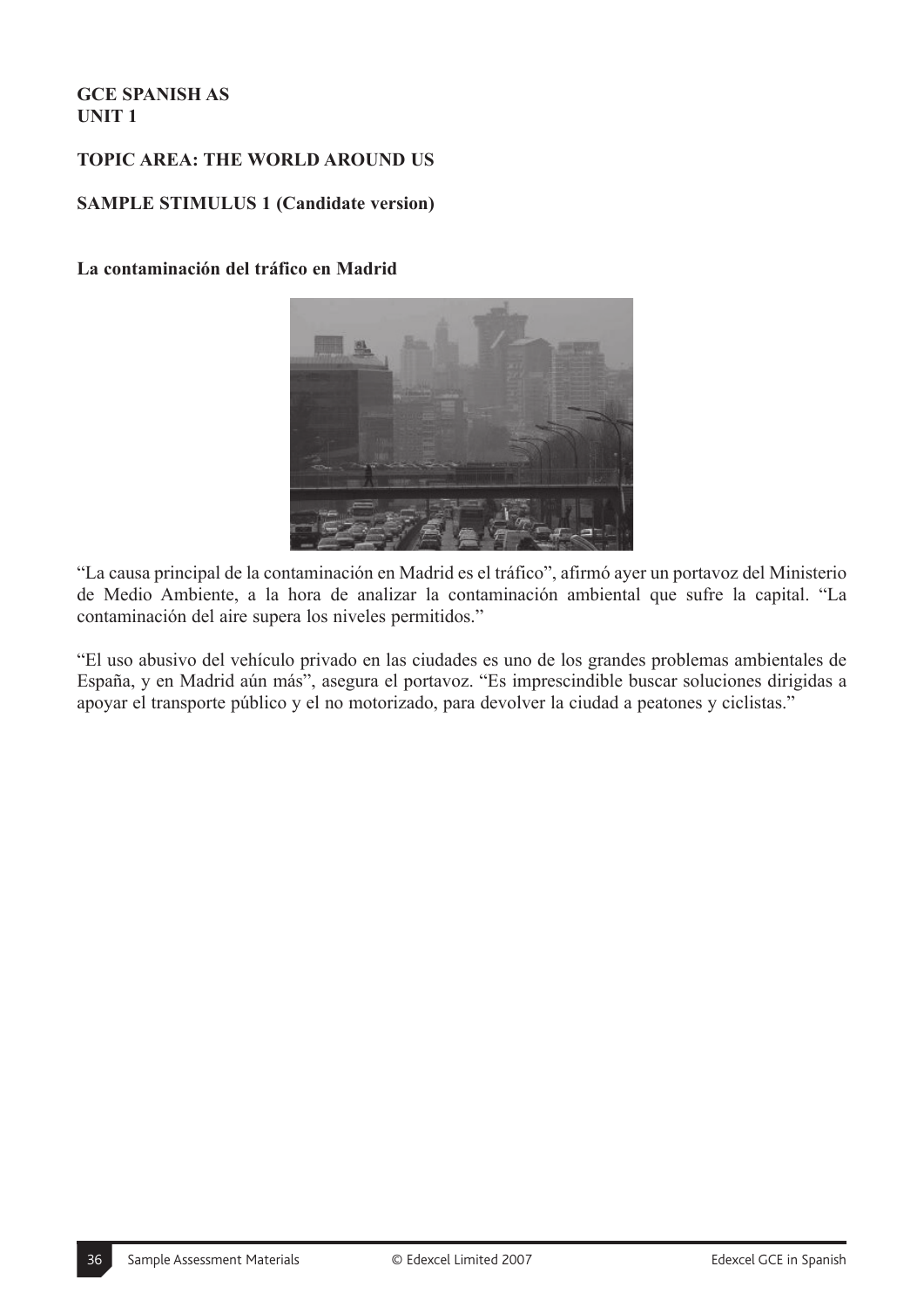- **"** You have 15 minutes preparation time.
- **"** Read the stimulus.
- **"** You will be asked 4 questions related to this stimulus.
- **"** You should also consider further discussion points on this general topic area.
- **"** You may make notes (maximum of one side of A4 paper) during the preparation time that you can refer to during the examination.
- **"** Do not make notes on the stimulus.
- **"** Dictionaries and other resources are not allowed.
- The examination will last 8–10 minutes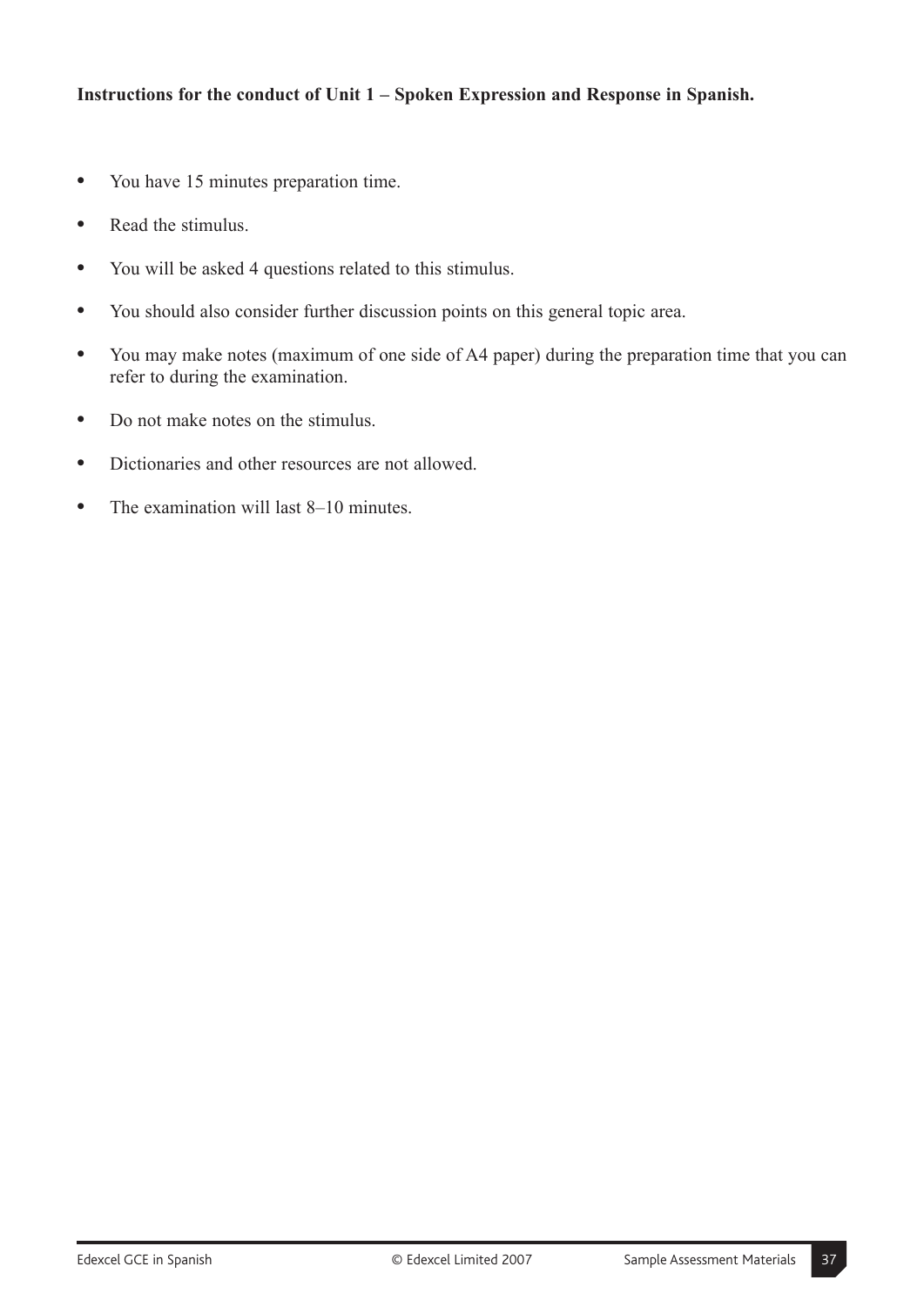# **TOPIC AREA: THE WORLD AROUND US**

#### **SAMPLE STIMULUS 2 (Candidate version)**

#### **Sudamérica en bicicleta**



En mi travesía por Sudamérica viajé a través del altiplano de Bolivia. Con mi bicicleta pude descubrir esta región primitiva, utilizando solamente la energía de mi propio esfuerzo.

Una tarde detuve mi bici junto a un ranchito. Al lado había una escuela con unos panales de energía solar. ¡Fue una sorpresa verlos en aquel lugar tan remoto! Observé cómo una mujer indígena buscaba leña para prender la cocina, y establecí un diálogo con ella. Me sentí feliz de poder conectarme con ella y conocer verdaderamente el lugar.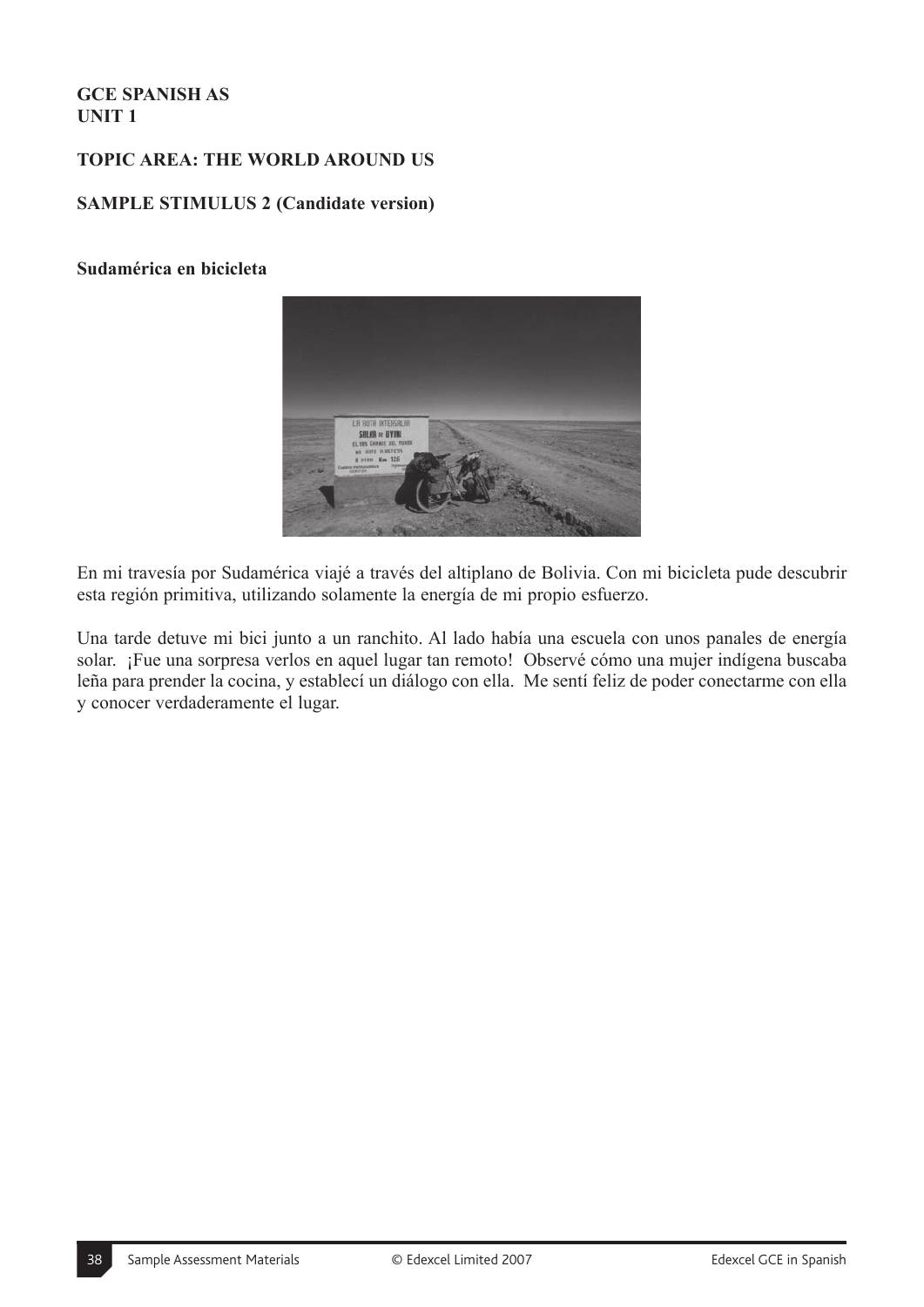- **"** You have 15 minutes preparation time.
- **"** Read the stimulus.
- **"** You will be asked 4 questions related to this stimulus.
- **"** You should also consider further discussion points on this general topic area.
- **"** You may make notes (maximum of one side of A4 paper) during the preparation time that you can refer to during the examination.
- **"** Do not make notes on the stimulus.
- **"** Dictionaries and other resources are not allowed.
- The examination will last 8–10 minutes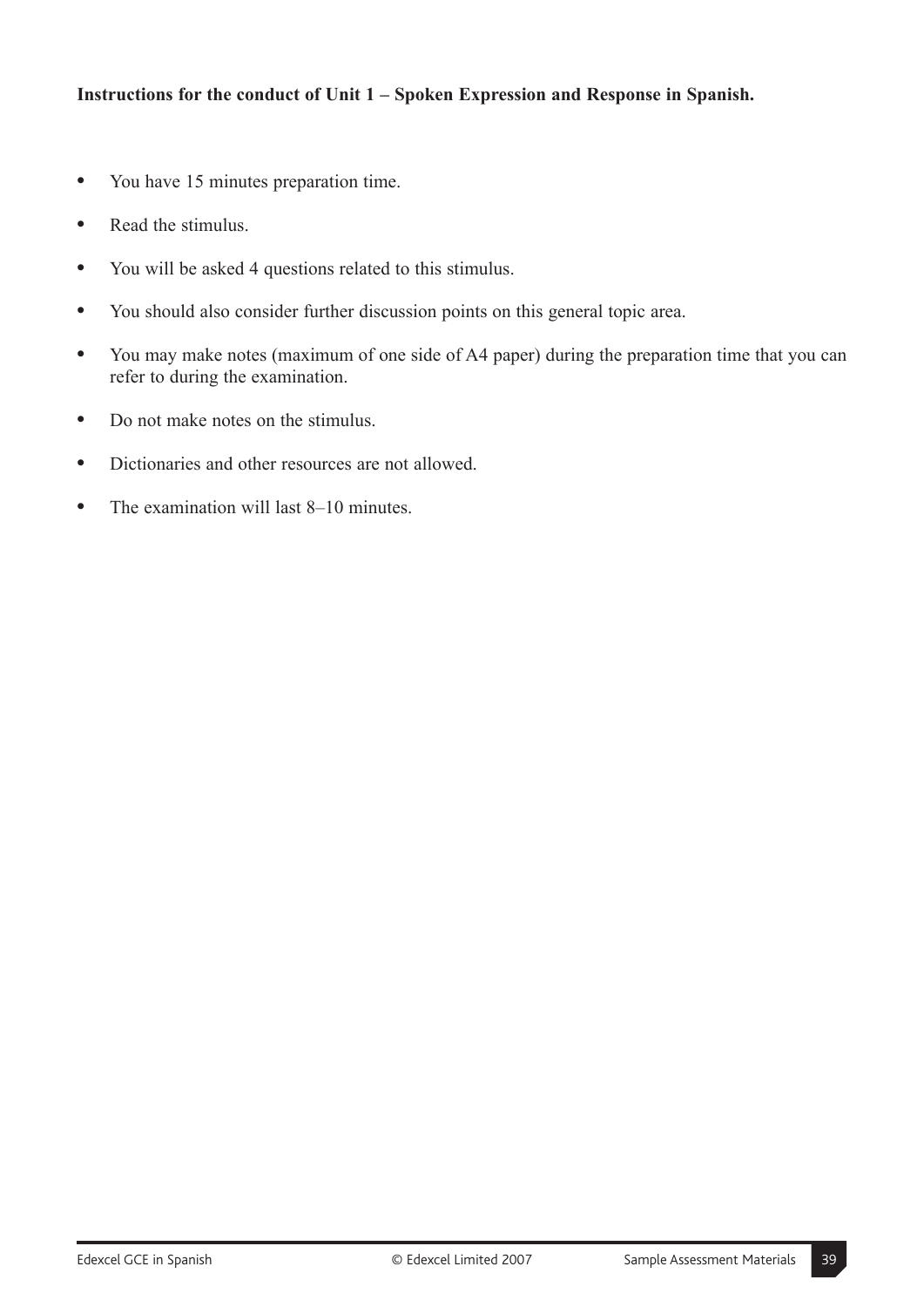# **TOPIC AREA: EDUCATION AND EMPLOYMENT**

# **SAMPLE STIMULUS 1 (Candidate version)**

#### **El trabajo ideal**



En una encuesta reciente, 2.000 jóvenes españoles indicaron cuál era lo más importante de su trabajo ideal, escogiendo entre varias posibilidades.

El 40% deseaba el compañerismo (sentirse a gusto con la gente con la que ellos trabajaban) mientras que al 25% de jóvenes les importaba más que la empresa les diera incentivos para que se reconociera su trabajo.

Una minoría prefería otros aspectos como recibir buenas pagas extras (15%), tener el lugar de trabajo cerca de su casa (12%) o tener la posibilidad de cursos gratuitos (8%).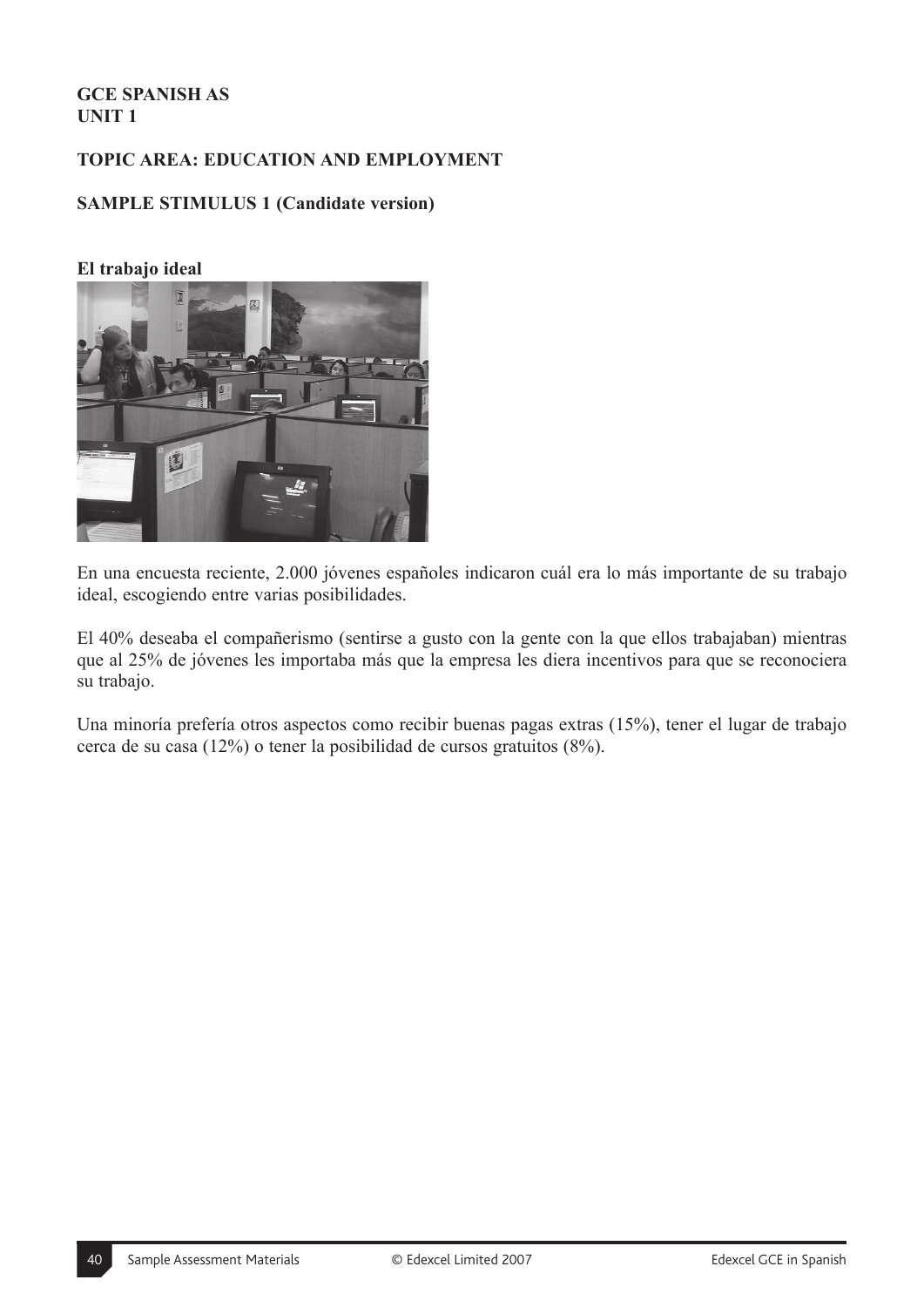- **"** You have 15 minutes preparation time.
- **"** Read the stimulus.
- **"** You will be asked 4 questions related to this stimulus.
- **"** You should also consider further discussion points on this general topic area.
- **"** You may make notes (maximum of one side of A4 paper) during the preparation time that you can refer to during the examination.
- **"** Do not make notes on the stimulus.
- **"** Dictionaries and other resources are not allowed.
- The examination will last 8–10 minutes